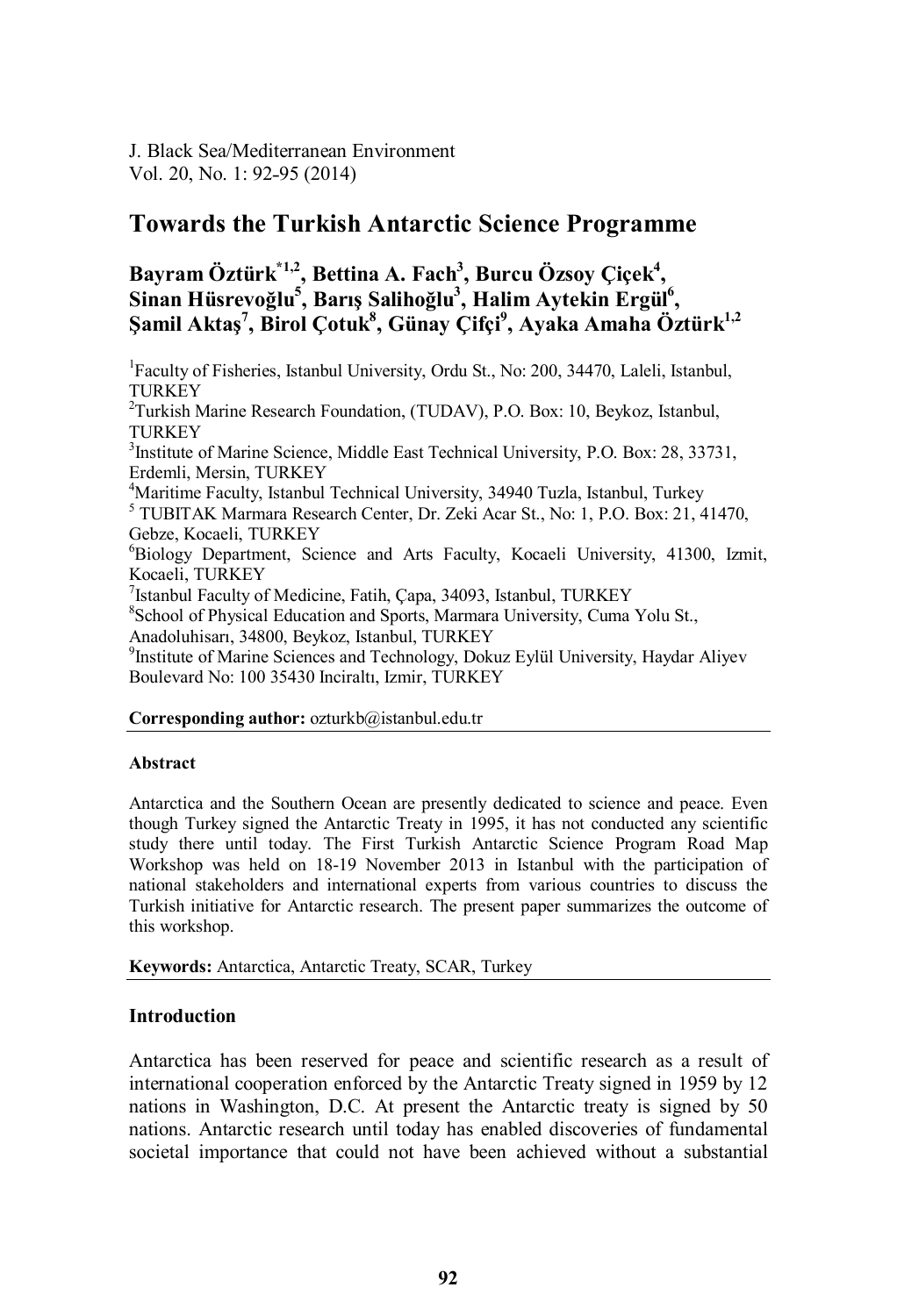scientific and operational presence in Antarctica and the Southern Ocean. Antarctica is the last continent to be explored and studied. Antarctica is currently experiencing rapid change in terms of both climate and geopolitical status. The future of the continent is agreed upon internationally through the Antarctic Treaty. Although Turkey signed this treaty in 1995, Turkey did not perform any scientific study on this continent until now. Therefore, Turkey does not have a vote concerning the future of the continent at present. To be able to take part in the future decision-making on the continent it is essential to have a long term, high quality Antarctic research programme. Through its presence in Antarctica and participation in international Antarctic affairs, Turkey will increase its scientific capability.

In the light of such visions, the First Turkish Antarctic Science Programme Road Map Workshop was held on 18-19 November 2013 in Istanbul with the participation of national stakeholders and international experts from various countries. This paper is a brief summary of the workshop. A more detailed Turkish Antarctic Scientific Programme will be published in the next issue of the Journal.

## **Outcome of the Workshop**

Turkey is very well placed to contribute novel international quality science in a number of scientific areas, including geology and geophysics, biological and physical oceanography, as well as medical science. Turkish scientists are also addressing key current issues affecting the future climate of our planet.

Other key opportunities that science in Antarctica can offer are: capacity building for scientists, engineers and technologists, public outreach of science and technology, development of new technology and access to other technology through collaboration. To be a member of a vibrant international research community can, raise Turkey's international science profile as well as its diplomatic profile. Skills and experience gained through the Antarctic program will be applied to other scientific fields and areas, which means training of the next generation of scientists and engineers will be achieved.

The Turkish Antarctic Scientific Programme can be divided into seven main components, which are Marine Biology, Oceanography, Pollution, Geology, Climate Change, Medical Science, and Education and Outreach.

Turkey needs to construct a long term Antarctic scientific strategy and programme. TUBITAK (The Scientific and Technological Research Council of Turkey) should provide priority and exclusive support for Antarctic programme, both strategically and financially. Various components of the programme should be negotiated with respective government agencies. However, consolidation and finalization of the programme should be carried out by a single authorized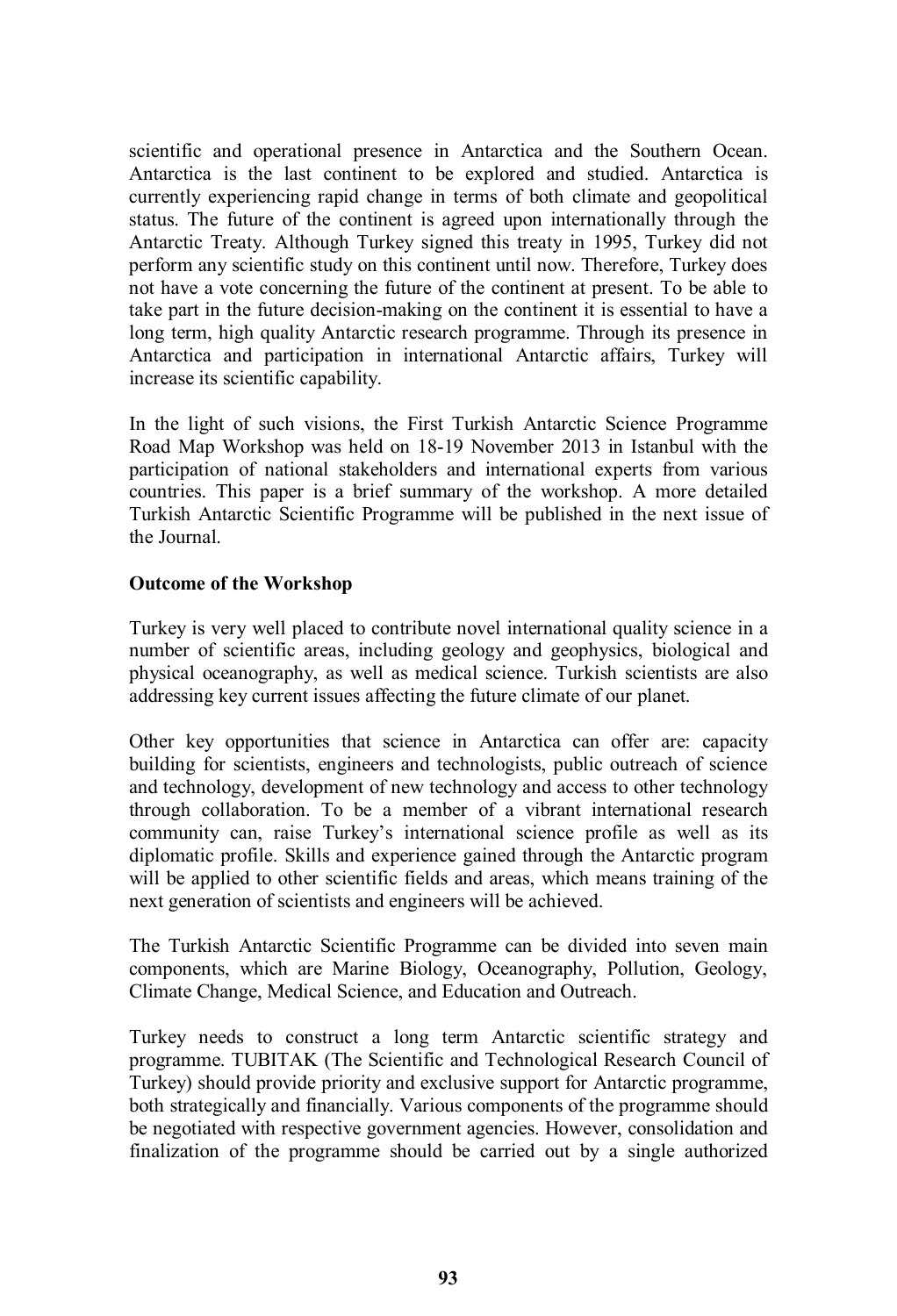agency, TUBITAK, due to the international understanding of Antarctica as a place for peace and science.

There is no need to delay Turkish Antarctic Science Programme initiation awaiting comprehensive infrastructure build up. The programme could be started by getting involved in international collaborations, possibly on project fellowships for young scientists and participation in the international Antarctic scientific body, the Scientific Committee on Antarctic Research (SCAR). It is recommended that Turkey should become a SCAR Associate Member. The National ICSU Member (TUBITAK) should initiate this process by designating a delegate.

These are immediate requirements to initiate Turkish Antarctic Science Programme and will enhance next steps. Development of various scientific disciplines can be carried out, although marine sciences are deemed to be a priority area. The program needs to be written in detail, however it should be mentioned it is not limited to specific scientific research area or group but open to all suggestions.

The site selection for a Turkish Antarctic research station requires a thorough investigation and feasibility studies. Bases already established in Antarctica should be well studied to form background knowledge on previous international experience. Meetings should be held to gather initial information and research Antarctic research institutions should be visited before planning actual trips to Antarctica. All research base activities that Turkey will conduct in Antarctic need to follow the Environment Protocol. Besides, main concerns include;

1) Geographical suitability for targeted research activities;

2) Base location should provide safe anchorage;

3) Proximity to other bases for collaboration and support;

4) Infrastructure and operating costs;

5) Logistics and supply for summer or year-round and environmental assessment for impacts.

Moreover, constructing a new station requires a Comprehensive Environmental Evaluation to be approved by the Committee on Environmental Protection.

Feasibility studies for building a multi-purpose polar research vessel should be initiated immediately. Ownership and operational authority should be formulated. A business plan for the polar research vessel is required to effectively utilize the vessel year-round including non-Antarctic/non-polar activities. Existing national vessel options (including naval RVs) should be investigated with all aspects (legal, security, etc.) for possible intermediate solutions.